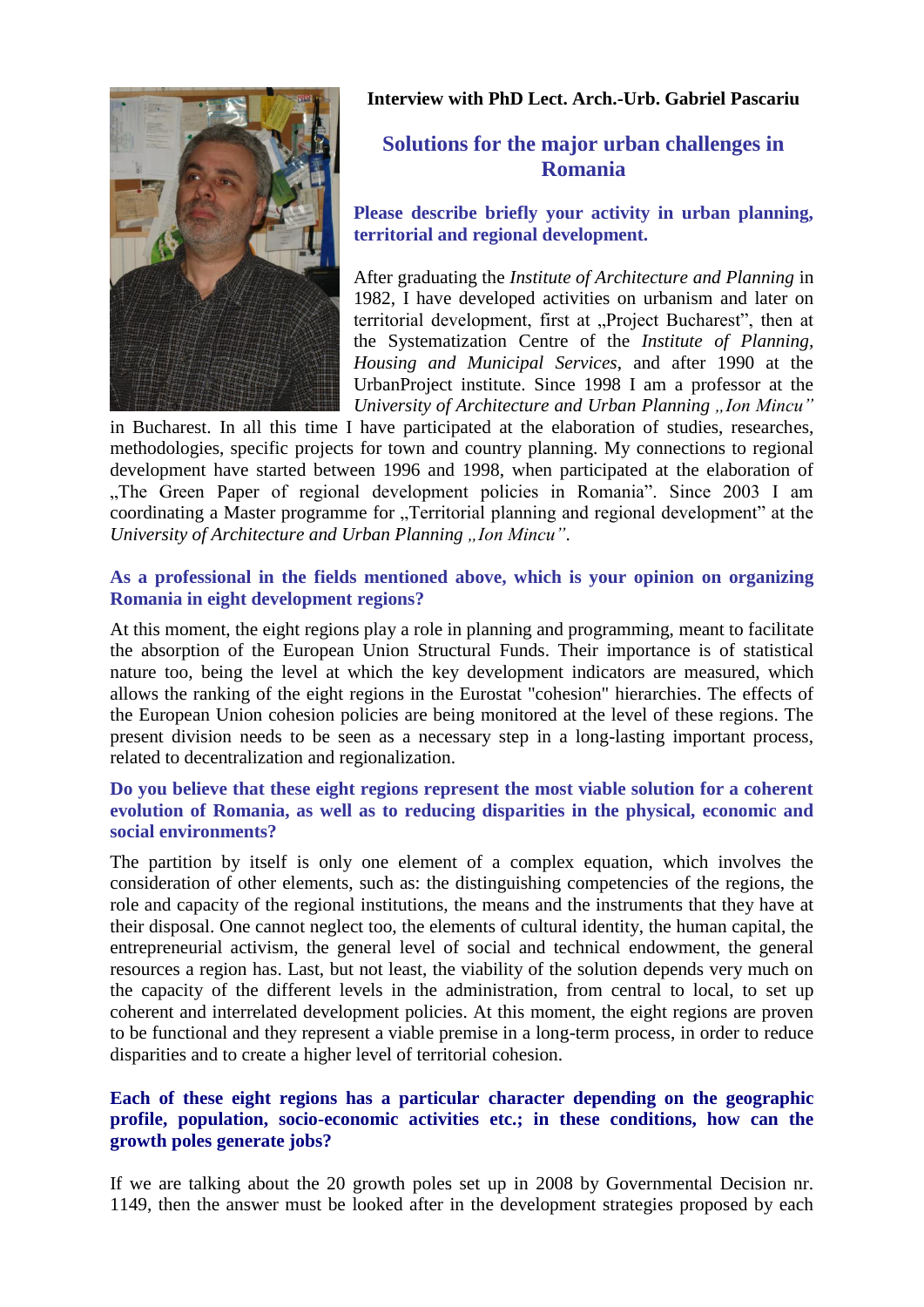one of them. Between 2008 and 2010, the public administrations of these cities have elaborated programming-documents called "Integrated Urban Development Plans", which include besides a rich analysis of the potential of the pole and a vision, a developing strategy and an action plan with a list of priority projects too. Generating jobs will be a combined result of how each of these 20 poles will be able to absorb the EU funds by 2015, which are earmarked - a total of over 550 million – and meant to increase attractivity and to create a better environment for investments. A greater impact, with significant economic and social effects can be imagined only if these poles will be able to attract funds from other operational programs, especially from "Sectorial Operational Programme – Competitiveness through Research, Technological Development and Innovation".

#### **What type of solutions can be approached so that cities can repel the socio-spatial segregation?**

The "Leipzig Charter for Sustainable European Cities" promoted in 2007 at the informal reunion of the ministers responsible for Spatial Planning in the member states of the EU, refers explicitly to this issue. The solution recommended and already applied in other Western European countries, in the last two decades, is an integrated approach allowing a comprehensive consideration of spatial, economic, social and environmental aspects, while tackling the urban development issues. We currently have a methodology for elaborating integrated urban projects, waiting to be enacted and implemented, which can generate a necessary change of paradigm in urban practice in Romania.

#### **What type of methods exist or you propose that could lead to a better management of demographic change in small towns and that can also reduce labour force migration to large urban areas?**

The management of the dramatic demographic changes and of the external migration cannot be made locally, but only by national policies. A recent study by professor Gheţău, based on preliminary data of the last 2011census, warns us about the major risks of preservation of present trends. Concerning labour force migration to large urban centres, it is a normal phenomenon that has not reached alarming proportions in our country. Small and medium towns have an obvious need for support in order to set up local development plans, aimed at creating jobs and attracting private investments. This support should be directed towards increasing the planning capacity of the administration through technical assistance programs, training and process facilitation.

#### **As you know, URBACT allows European cities to work together to find concrete solutions to urban challenges; in your opinion, which are the major urban challenges that demand your attention at the moment?**

At a European and international level there are a few front-page issues, such as: good governance, climate change, urban resilience and managing post-disaster situations. In Romania, there are quite few discussions about these matters, while being more preoccupied about technical equipment and transportation issues. We are clearly in a different stage of evolution and we have specific problems. Among the most important challenges, I can mention two: the need to build a significant body of professionals in spatial planning and the reformation of the system of urban and territorial planning tools.

## **Regarding sustainable development how could big cities in Romania promote and successfully implement solutions that reduce carbon emissions in urban areas, while improving mobility and accessibility?**